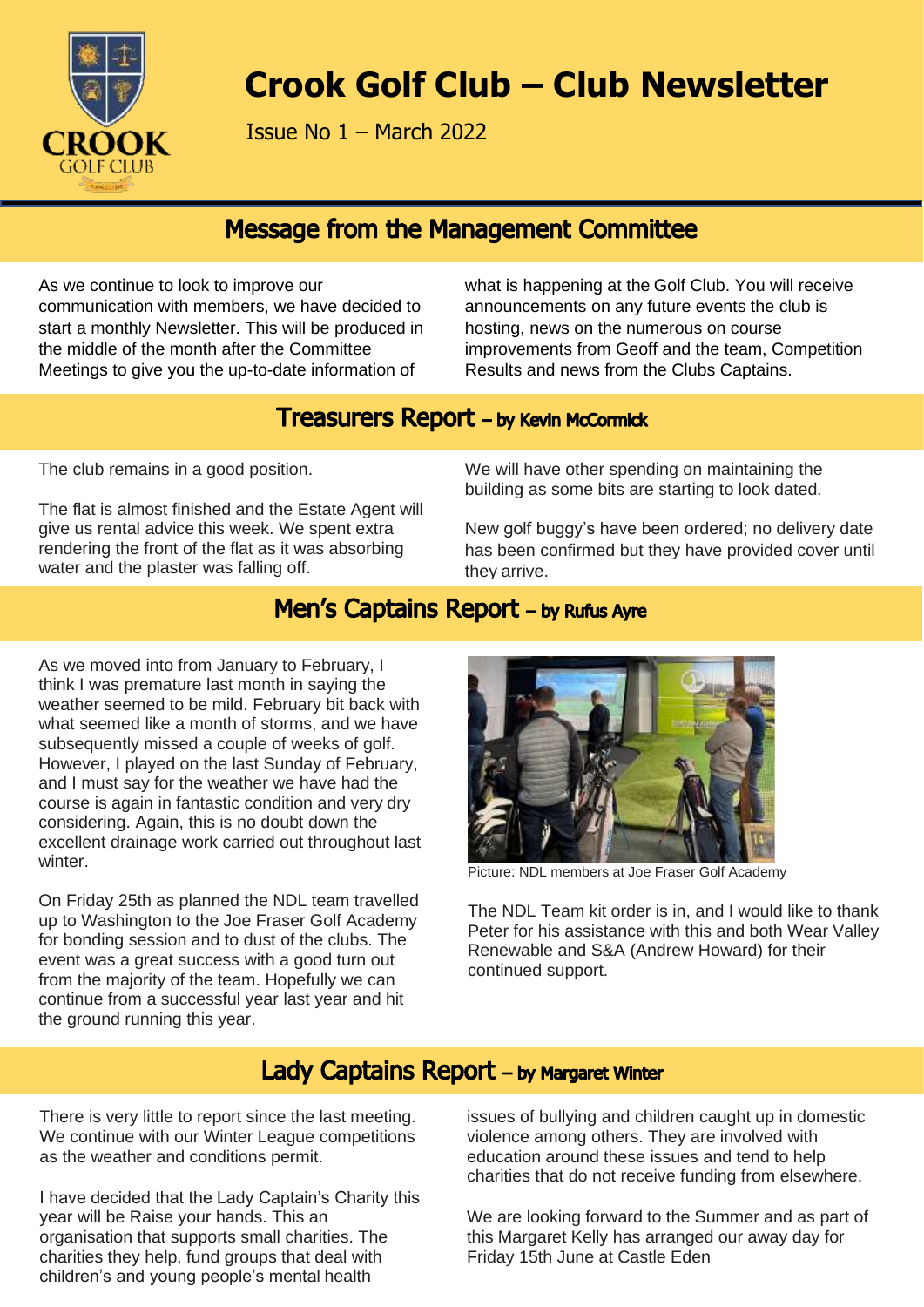### **Seniors Captains Report - by Paul Kelly**

Thank you to all the senior members who have expressed their desire to represent the Senior team in this year's forthcoming matches. I will be contacting individuals to establish which venues they are available for, with the preference being that they are available for both Home & Away games against any one team. E.g., Woodham Home & Away. I can then rotate names to ensure all fixtures are supported.

### **Away Day – Stocksfield**

All 24 places taken up, however there has been additional interest, in the form of two more participants. If we can generate interest from another two members, I can progress with arranging an additional tee time, however, this needs to be confirmed by the Mon 28th March.

Thank you for your support, to date…. It's really appreciated

# Professionals Report - by Peter William Hartley

**Away Day – Appleby**



**Picture: Our Professional Peter with the Away Day Winners**

A massive thank you to everyone who took part in this week's Professionals away day at Appleby GC.

These events are for the members and memorable because of you (the members) so a massive thank you to everyone who supported the event!

Also, I would like to say a thank you to Helen Swaby at Appleby for helping organise the day and Ian and Karen for the hospitality the course was in great conditions and the members had a great time. Well done to all the winners:

- 1st Place Reed, Healer, Longthorn and Parvin.
- 2nd Place Welsh, Welsh, Harrison and Wright.
- Nearest The Pin 4th Hole George Longthorn.
- Nearest The Pin 15th Hole Liam Hutton.
- Longest Drive 18th Mark Parvin.

I am looking forward to more away days to come over the coming season.

### **New Stock**

As I have announced via my social media pages, I am pleased to announce new stock has been arriving in store over the last few weeks.

The new Callaway Rogue ST family of woods and irons are also now in stock and available in store. As well as Callaway I now stock Ping and can offer custom fitting across the Ping range.

New clothing lines are also in store, ready for the start of the new season!

Call in store to check out what's on offer!



**Picture: New range of Callaway Stock**

### **Junior Academy**

The Junior Academy here at Crook Golf Club will be launching back up again on the 4th April 2022 and will run Monday thru Friday at 5 pm each day for a six-week course!

Class sizes will be limited to six golfers per day at a cost of £5 per class. If you would like to sign your child up, please contact the professional shop on 01388 768145 and supply the name of your child & a contact number

We are exploring avenues to also include a Junior 9 & 18 hole competition on Saturday afternoons which would commence around lunchtime each week (TBC)

OPEN TO ALL JUNIORS OF ALL ABILITY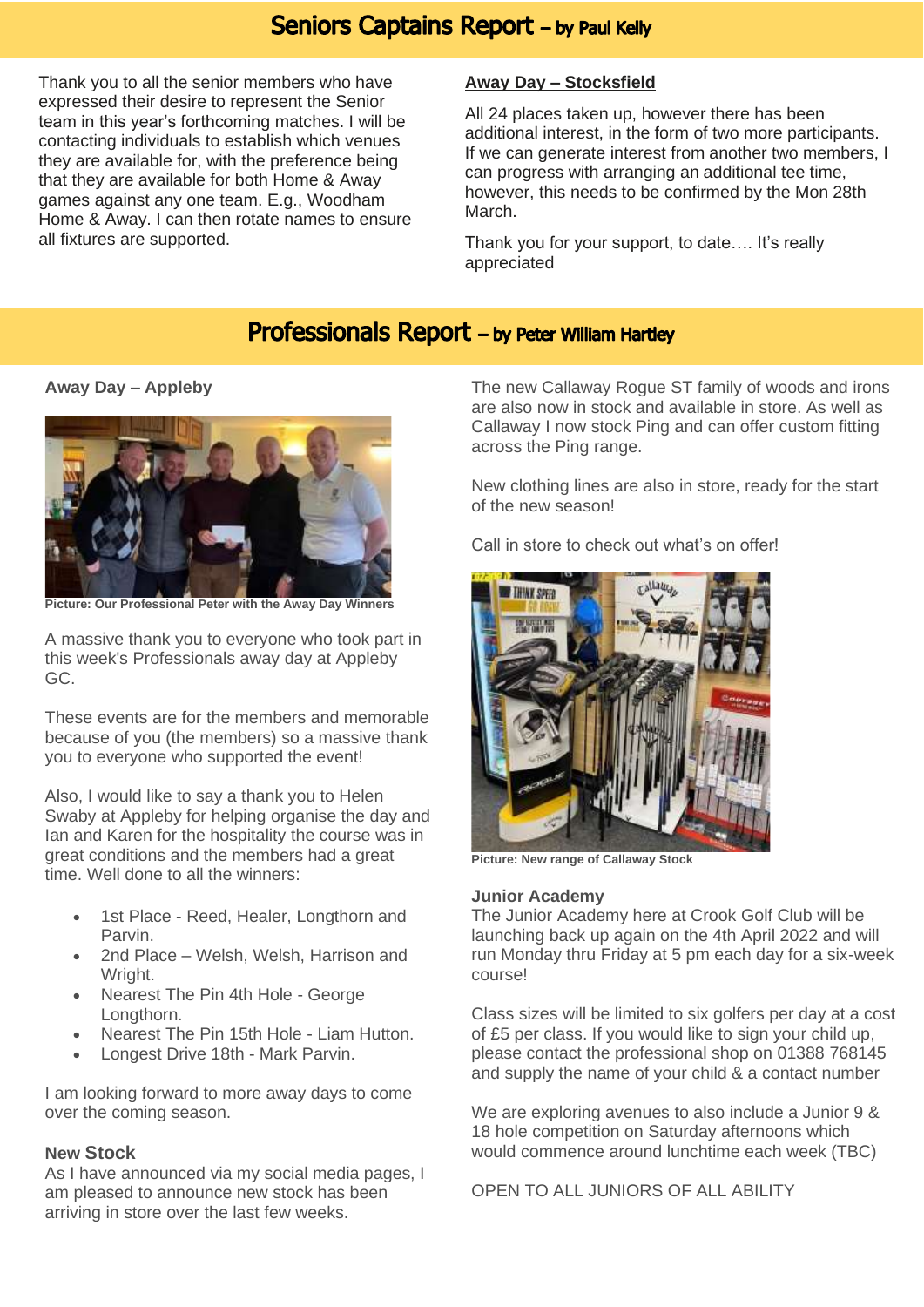### **Greens Report - by Geoffrey Morgan**

As usual I start my report about the recent weather, we have experienced at Crook golf Club over the past 6 weeks. Total of 5 storms have passed through us since 29th January. This brought a huge amount of rainfall but the most damaging was the winds. I'm sure most members would have seen the damage to trees around the course in the aftermath. Several large trees were either snapped or unrooted, along with debris scattered all over the course. This was a big task in clearing all debris and making the course safe for members and as of this week there are only a few logs lying about which will be collected and then hope future storms are a little less breezy.

Last week before the heavy rain arrived, all greens were verti-drained to a depth of 9 inches, this is to aid with drainage of surface water. This makes course closure due to heavy rain less frequent and increases the use of normal greens during winter golf.

Greens have also been giving an application of liquid nitrogen fertiliser as temperatures are looking better for the next week so hopefully start getting the grass to grow to get a good coverage ready for greens maintenance.

Greens maintenance will be carried out once temperatures rise and the grass starts to grow, and I know this is disruptive to golfers, but it is one of the most important procedures we can do to keep the greens healthy. certainly, seeing the benefits as we have had to use the winter greens very little this winter and some none, but these will be used once we start the greens maintenance so we can get them done and back in play as quickly as possible.

After the turn of the year, the weather was fantastic and there was no rainfall for 4 weeks. This gave us the chance to get as much work done as possible while the weather allows.

with sand. We reused all the old turf from original green and apron and this saved a considerable amount to the finance of completing the green, members must understand that this is a long-term improvement and expect the green to take time to settle properly so don't expect the green to be like the other 17 come the start of the season. We will do our best to get the green up to the standard that we aim for but please have some patience till we do.

10th and 14th tees were levelled and again used old turf, these are completed and have had an application of fertiliser to aid with the recovery ready for the season. Once the roots have grabbed hold, we will be cutting these and top dressing them to finish them off. The 17th tee has fallen behind schedule due to storms and heavy rainfall, but this week has seen weather improve and will be completely ready to be seeded. This won't take long for grass seed to germinate and cover the tee once temperatures rise. When working on this tee we came across a drainage pipe running along the top of the tee. Once we inspected the pipe and noticed there were blockages in several areas, we decided to remove the old pipe and replace it with new. This added unwanted work to the job but will sort out the wet area in front of this tee moving forward.



**Picture: 17th Tee drainage pipe**

Ladies' 14th tee has been turfed and the 9th and 17th will also be seeded this week. The 8th tee has been cut and again this will get top dressed and repaired as a few holes have been dug out by rabbits.

Par 3 course is starting to take shape now, all 6 greens have been landscaped and soil has been placed next to greens ready to be landscaped. As of writing this report we have landscaped 2 greens and with others getting done in the next week and hopefully be in play as soon as possible. Target greens left hand side have been landscaped and a total of 7 target greens have been constructed. These



**Picture: 9th Green**

9th green is almost done apart from a few little jobs such as topdressing the green and filling the bunkers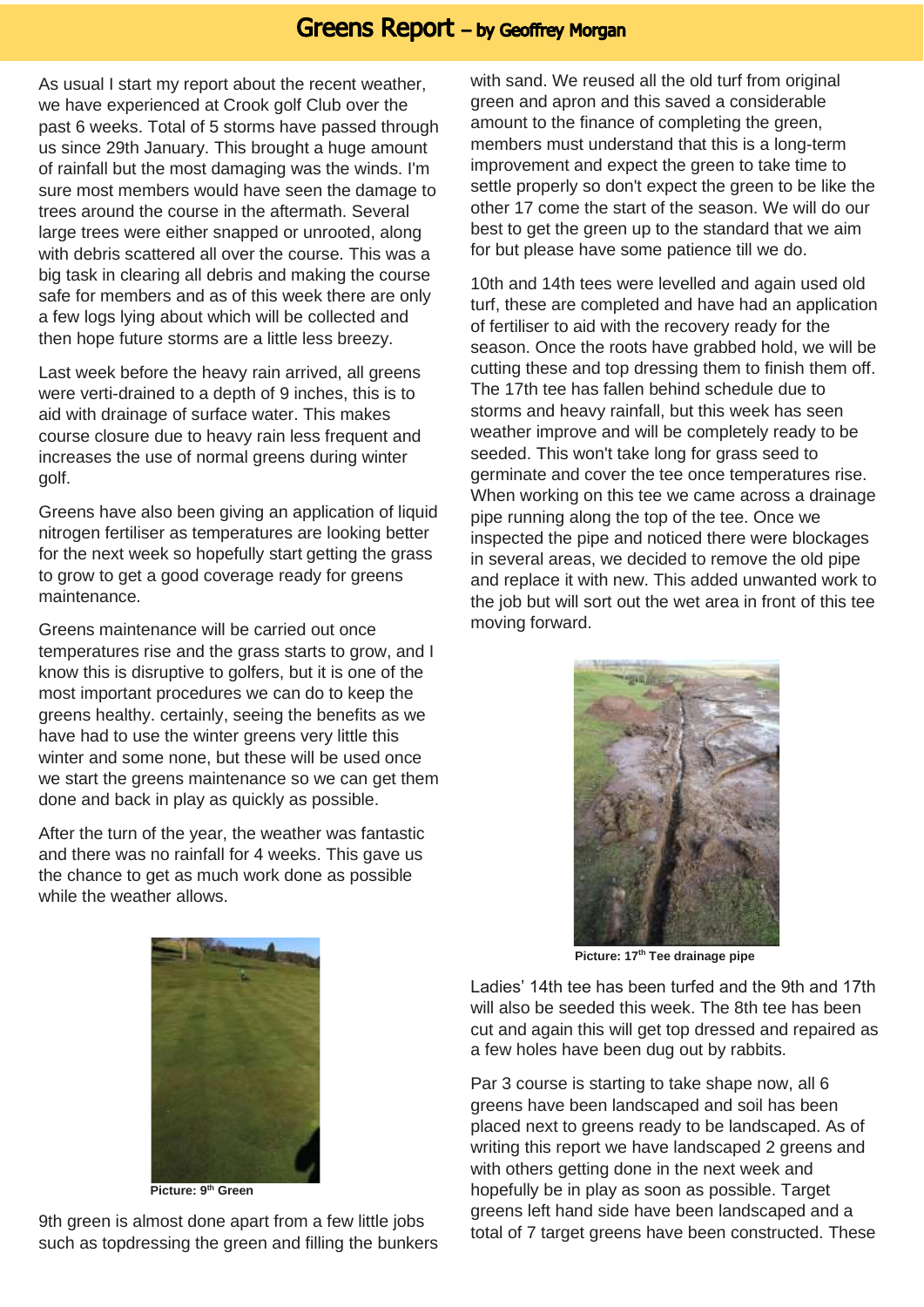range from 35yds to 210 yds so plenty of variations to zone in the distances of your clubs. Chipping green in the car park has been constructed and soil landscaped with a practice bunker to go with it. All have been seeded and fertilised and will start growing once temperatures rise. This will be set up to only be able to hit towards the field away from the car park to keep the cars safe from damage. A camera will be put up pointing towards the green to make sure members use this chipping green correctly. Driving nets have been repaired after damage from the storm and are now back in use.



**Picture: New Chipping Green**

Lastly, a massive thanks must go to Thomas and Jamie for their hard work this winter in completing the jobs we have undertaken. They really do enjoy doing what they are doing and working at the club and that is reflected in the amount of work we are able to take on and complete.

Can I please remind members there is no practising allowed on the course at all times, anyone found practising will be reported to the committee.

Enjoy the last month of the winter league and fingers crossed we are in for great spring weather and a good start to the season.

House Report - by Anita Mould

Our Sunday lunches, both sit in and take away are continuing to be well supported.

The function room is fully booked every Saturday in March, along with a superb band which is booked in for Saturday 26<sup>th</sup> March, which is sold out and we have a waiting list for tickets.

Social Membership flyers will be put out on the tables to try and attract new members

Summer hours are currently being discussed by myself and the House Committee